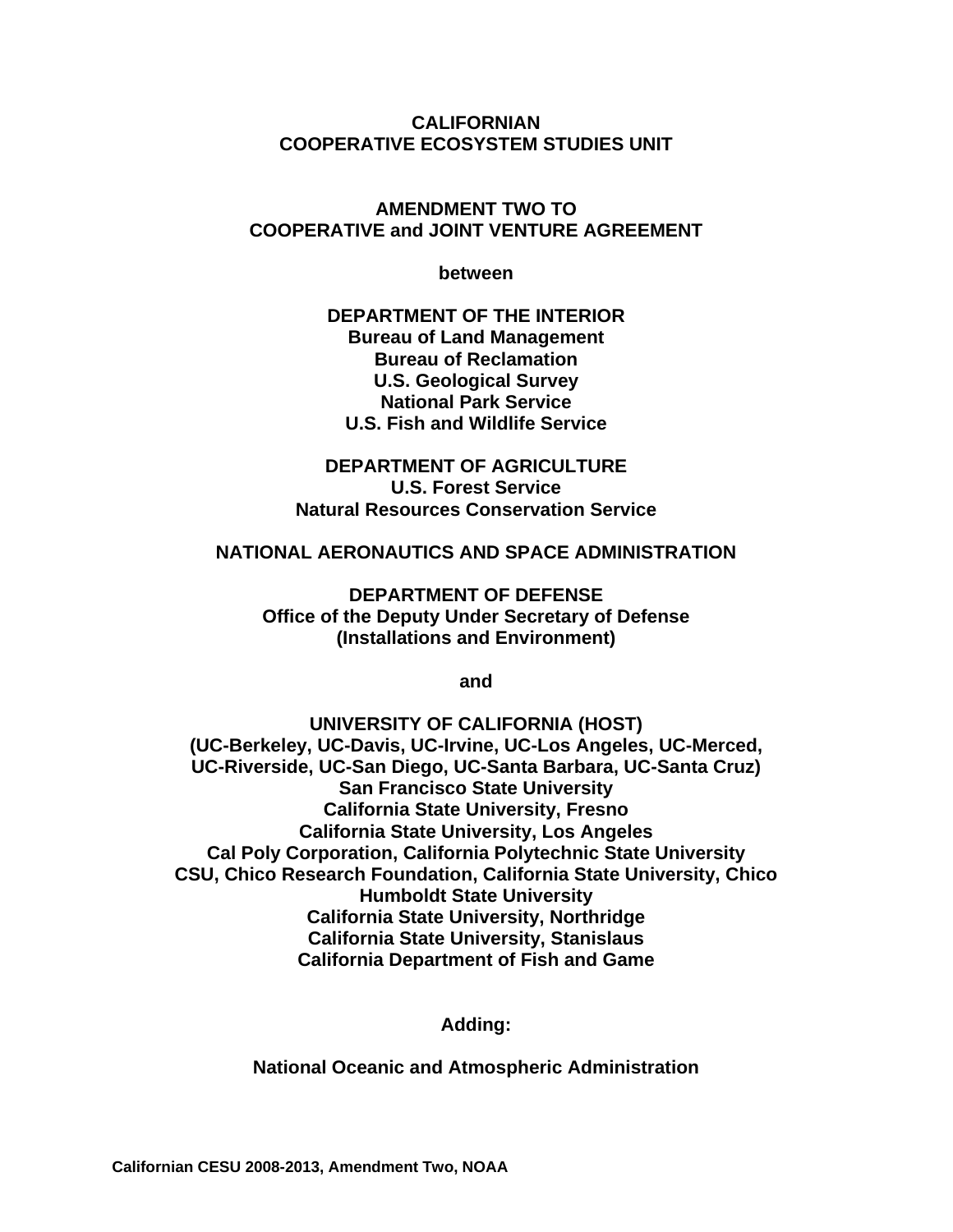With the exception of the changes below, all terms and conditions of the Californian Cooperative Ecosystem Studies Unit (CESU) Cooperative and Joint Venture Agreement apply to this Amendment, and this Amendment is hereby made part of the Agreement.

#### **ARTICLE I. BACKGROUND AND OBJECTIVES**

A.1. The National Oceanic and Atmospheric Administration is hereby included in the Californian CESU as a Federal Agency Partner under agreement number # [insert] agreement numberl.

D.1 The following revisions are hereby included in the Agreement as background information for the U.S. Bureau of Reclamation: The U.S. Bureau of Reclamation (hereinafter called USBR) manages, develops, and protects water and related resources in an environmentally and economically sound manner in the interest of the American public (43 USC Chapter 12). USBR is authorized to enter into certain cooperative agreements in accordance with the authority delegated in 255 DM 14.1, which states that the Commissioner is delegated so much of the authority of the Secretary under the Fish and Wildlife Coordination Act, 16 USC 661 et seq., as is necessary to provide assistance, through grants or cooperative agreements, to public or private organizations for the improvement of fish and wildlife habitat associated with water systems or water supplies affected by Reclamation projects. In accordance with this authority, and also in accordance with the Omnibus Public Land Management Act of 2009 (P.L. 111-11), Subtitle F-Secure Water, Sec 9502, 9504, and 9509, the USBR is authorized to enter into a cooperative agreement to continue the Californian CESU to assist in providing research, technical assistance and education.

I.1. The following revisions are hereby included in the Agreement as background information for the Natural Resources Conservation Service: Under 16 USC 590a-f, the Natural Resources Conservation Service is authorized to enter into this cooperative agreement continuing the Californian CESU to assist in providing research, technical assistance and education.

N. The mission of the National Oceanic and Atmospheric Administration (hereinafter NOAA) is to understand and predict changes in the Earth's environment and conserve and manage coastal and marine resources to meet our Nation's economic, social, and environmental needs. Authorities to participate in and conduct activities through the Cooperative Ecosystem Studies Units Network include 33 USC 883e, which gives NOAA the authority to enter into cooperative agreements with States, Federal Agencies, public or private organizations or individuals for authorized surveys or investigations and other specified purposes. In addition, under 16 USC 661, NOAA has the authority to provide assistance to, and cooperate with, Federal, State, and public or private agencies and organizations in the development, protection, rearing, and stocking of all species of wildlife, resources thereof, and their habitat, in controlling losses of the same from disease or other causes, in minimizing damages from overabundant species,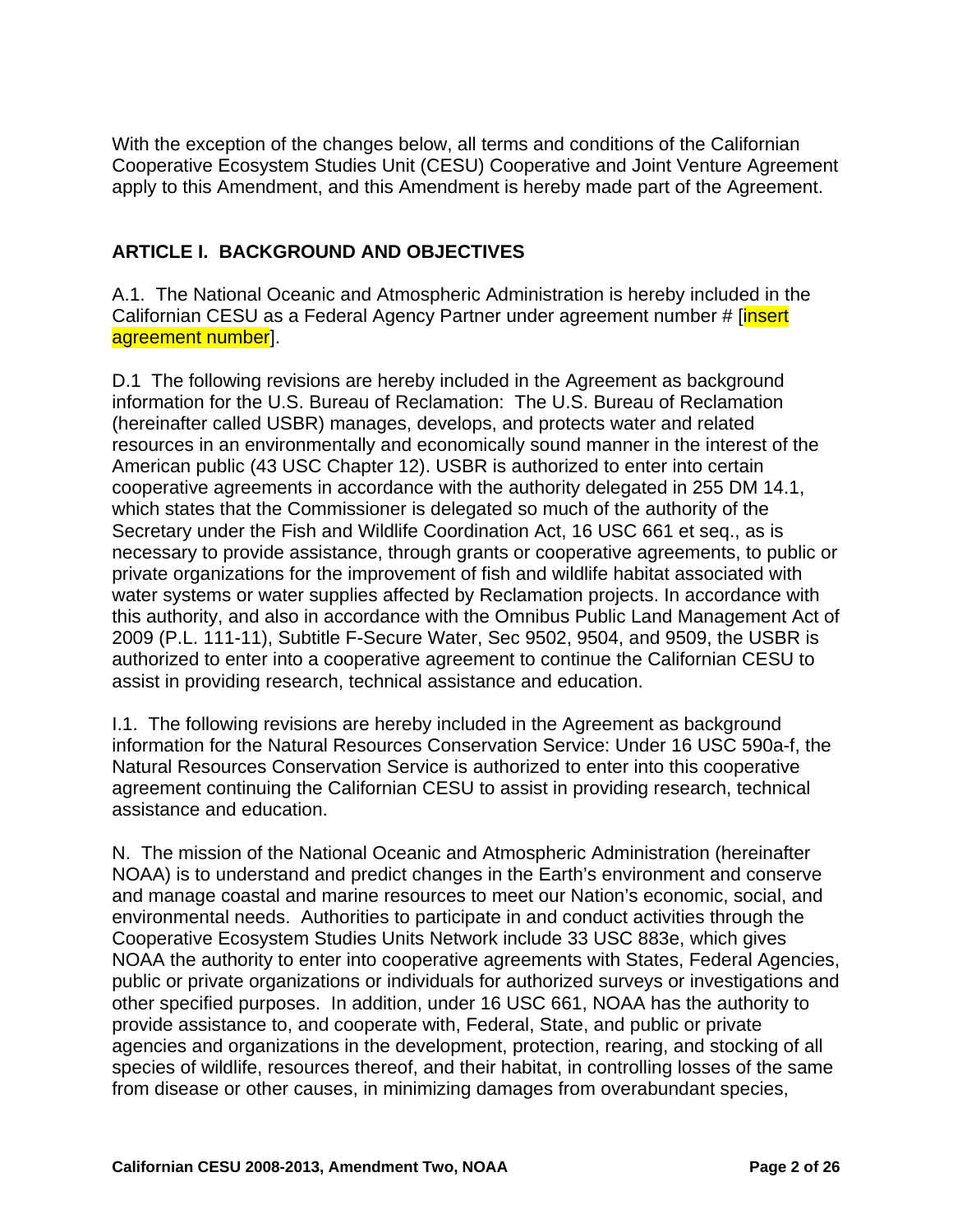among other things. NOAA also has the authority under 15 USC 2901 et seq., to enter into contracts, grants, or cooperative agreements for climate-related activities. Finally, the Coastal Zone Management Act at 16 USC 1451 et seq., grants NOAA the authority to coordinate with Federal Agencies and provide financial and technical assistance to states and territories to preserve, protect, develop, and where possible, to restore or enhance, the resources of the Nation's coastal zone for this and succeeding generations, among other things. In accordance with the authorities listed above, NOAA is authorized to enter into this cooperative agreement continuing the Californian CESU to assist in providing research, technical assistance and educational services.

#### **ARTICLE III. TERM OF THE AGREEMENT**

A.1. The effective date of the Californian CESU Cooperative and Joint Venture Agreement is 01 July 2008.

A.3. The effective date of this Amendment to the Californian CESU Cooperative and Joint Venture Agreement shall be determined from the date of the last signature to this Amendment.

#### **ARTICLE IV. KEY OFFICIALS**

A.10. The technical representative for the National Oceanic and Atmospheric Administration is:

Dr. Norman W. Bartoo Science and Research Director Southwest Fisheries Science Center 3333 North Torrey Pines Court La Jolla, CA 92037-1022 Phone: (858) 546-7000 Fax: (858) 546-7003 Norm.Bartoo@noaa.gov

#### **ARTICLE V. AWARD**

A.1. Upon signature of all parties to this amendment, the National Oceanic and Atmospheric Administration will commit \$10,000 in funds to the Californian CESU Host University in furtherance of the Agreement, to be authorized by a modification issued against the Agreement.

#### **ARTICLE X. REQUIRED/SPECIAL PROVISIONS**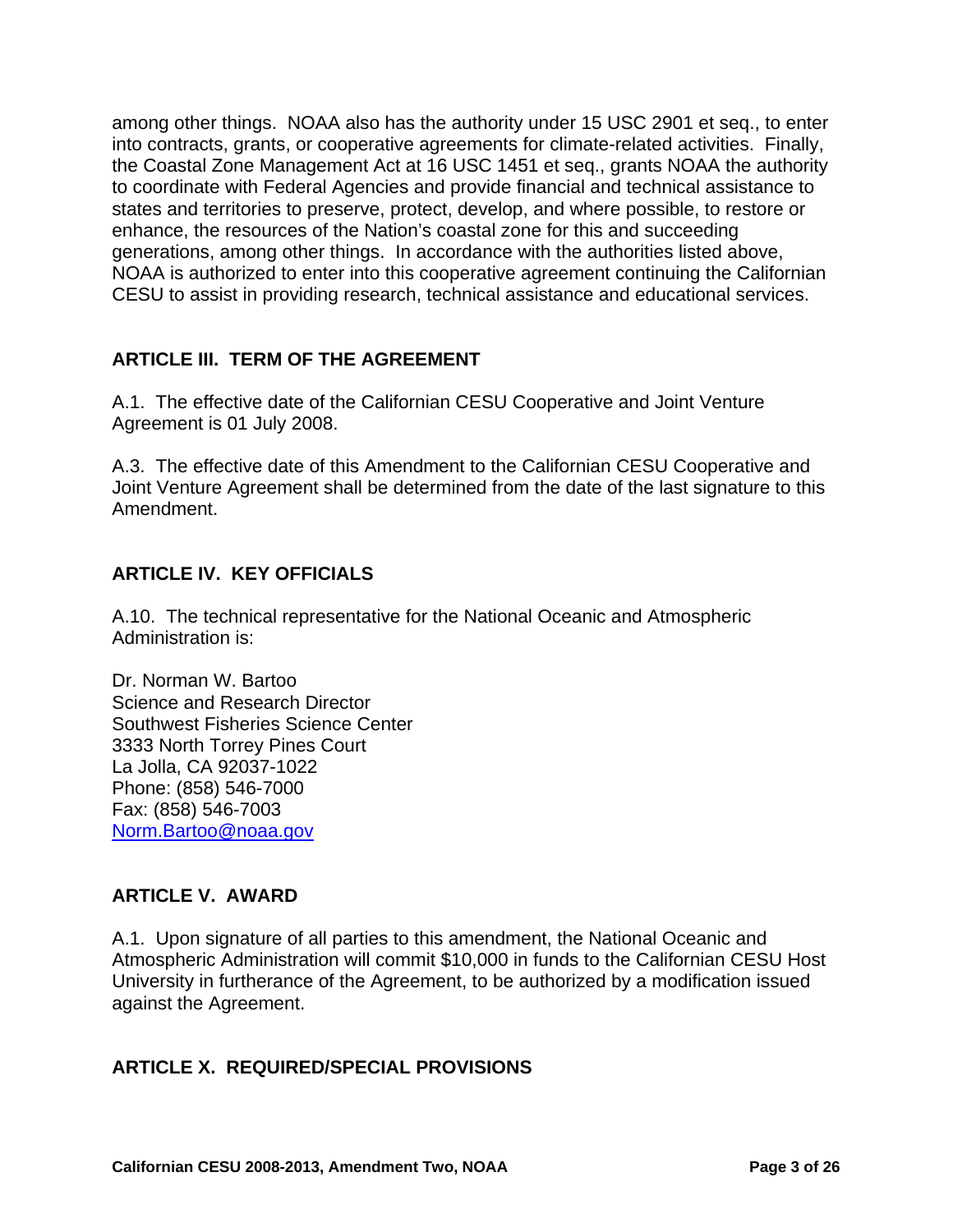All award recipients must comply with the following term and condition of award. This term of award is hereby made part of the Agreement pursuant to paragraph (g) of section 106 of the Trafficking Victims Protections Act of 2000, as amended (22 USC 7104) and 2 CFR Part 175.

- A. REQUIRED PROVISIONS:
	- 7. TRAFFICKING IN PERSONS:
		- (a) Provisions applicable to a recipient that is a private entity.
			- (1) You as the recipient, your employees, subrecipients under this award, and subrecipients' employees may not
				- i. Engage in severe forms of trafficking in persons during the period of time that the award is in effect;
				- ii. Procure a commercial sex act during the period of time that the award is in effect; or
				- iii. Use forced labor in the performance of the award or subawards under the award.
			- (2) We as the Federal awarding agency may unilaterally terminate this award, without penalty, if you or a subrecipient that is a private entity -
				- i. Is determined to have violated a prohibition in paragraph (a)(1) of this award term; or
				- ii. Has an employee who is determined by the agency official authorized to terminate the award to have violated a prohibition in paragraph (a)(1) of this award term through conduct that is either
					- a. Associated with performance under this award; or
					- b. Imputed to you or the subrecipient using the standards and due process for imputing the conduct of an individual to an organization that are provided in 2 CFR part 180, "OMB Guidelines to Agencies on Governmentwide Debarment and Suspension (Nonprocurement)," as implemented by each respective federal agency partner at: 2 CFR Part 1125 (Department of Defense), 2 CFR Part 1326 (Department of Commerce), 2 CFR 1400 (Department of the Interior), 2 CFR Part 1880 (NASA), 7 CFR Part 3017 (Department of Agriculture).
		- (b) Provision applicable to a recipient other than a private entity. We as the Federal awarding agency may unilaterally terminate this award, without penalty, if a subrecipient that is a private entity—
			- (1) Is determined to have violated an applicable prohibition in paragraph (a)(1) of this award term; or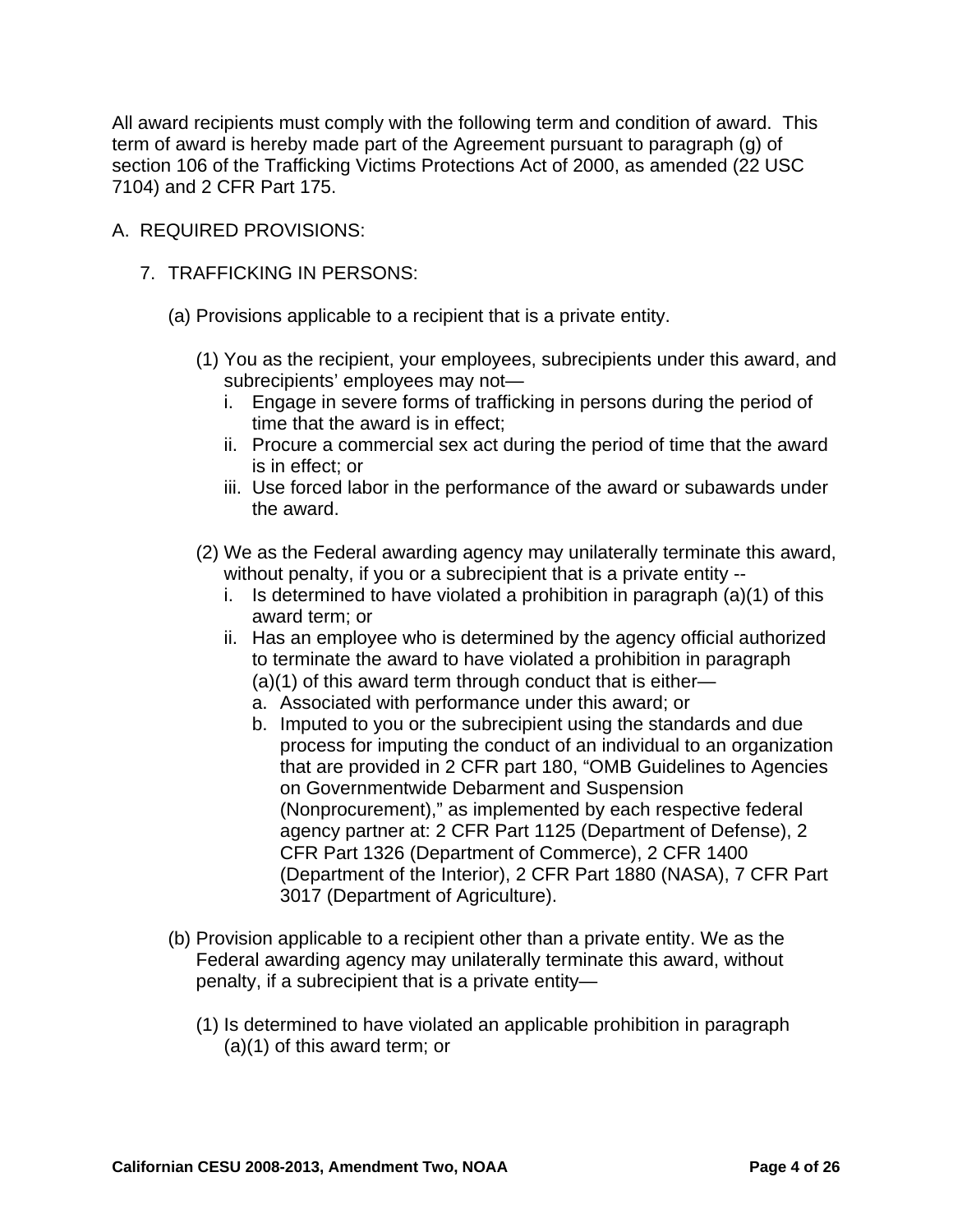- (2) Has an employee who is determined by the agency official authorized to terminate the award to have violated an applicable prohibition in paragraph (a)(1) of this award term through conduct that is either
	- i. Associated with performance under this award; or
	- ii. Imputed to the subrecipient using the standards and due process for imputing the conduct of an individual to an organization that are provided in 2 CFR part 180, "OMB Guidelines to Agencies on Governmentwide Debarment and Suspension (Nonprocurement)," as implemented by our agency at 2 CFR Part 1125 (Department of Defense), 2 CFR Part 1326 (Department of Commerce), 2 CFR 1400 (Department of the Interior), 2 CFR Part 1880 (NASA), 7 CFR Part 3017 (Department of Agriculture).
- (c) Provisions applicable to any recipient.
	- (1) You must inform us immediately of any information you receive from any source alleging a violation of a prohibition in paragraph (a)(1) of this award term.
	- (2) Our right to terminate unilaterally that is described in paragraph (a)(2) or (b) of this section:
		- i. Implements section 106(g) of the Trafficking Victims Protection Act of 2000 (TVPA), as amended (22 USC 7104(g)), and
		- ii. Is in addition to all other remedies for noncompliance that are available to us under this award.
	- (3) You must include the requirements of paragraph (a)(1) of this award term in any subaward you make to a private entity.
- (d) Definitions. For purposes of this award term:
	- (1) "Employee" means either:
		- i. An individual employed by you or a subrecipient who is engaged in the performance of the project or program under this award; or
		- ii. Another person engaged in the performance of the project or program under this award and not compensated by you including, but not limited to, a volunteer or individual whose services are contributed by a third party as an in-kind contribution toward cost sharing or matching requirements.
	- (2) "Forced labor" means labor obtained by any of the following methods: the recruitment, harboring, transportation, provision, or obtaining of a person for labor or services, through the use of force, fraud, or coercion for the purpose of subjection to involuntary servitude, peonage, debt bondage, or slavery.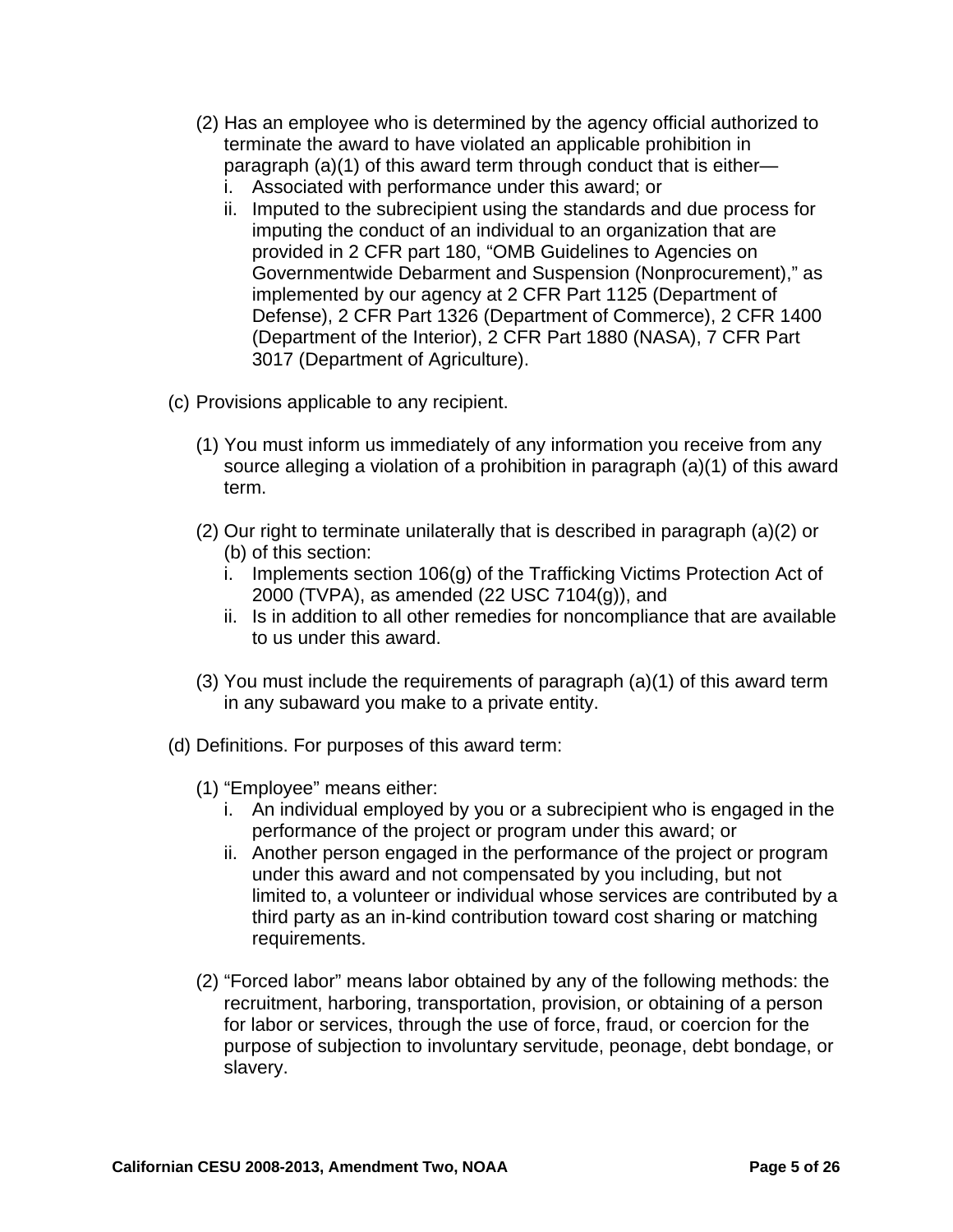- (3) "Private entity":
	- i. Means any entity other than a State, local government, Indian tribe, or foreign public entity, as those terms are defined in 2 CFR 175.25.
	- ii. Includes:
		- a. A nonprofit organization, including any nonprofit institution of higher education, hospital, or tribal organization other than one included in the definition of Indian tribe at 2 CFR 175.25(b).
		- b. A for-profit organization.
- (4) "Severe forms of trafficking in persons," "commercial sex act," and "coercion" have the meanings given at section 103 of the TVPA, as amended (22 USC 7102).

The following authorizing signatures are attached to this Amendment:

#### U.S. DEPARTMENT OF THE INTERIOR

- A. Bureau of Land Management
- B. Bureau of Reclamation
- C. U.S. Fish and Wildlife Service
- D. U.S. Geological Survey
- E. National Park Service

#### U.S. DEPARTMENT OF AGRICULTURE

- F. USDA Forest Service
- G. Natural Resources Conservation Service
- H. NATIONAL AERONAUTICS AND SPACE ADMINISTRATION

#### U.S. DEPARTMENT OF DEFENSE

I. Office of the Deputy Under Secretary of Defense (Installations and Environment)

#### U.S. DEPARTMENT OF COMMERCE

#### **J. National Oceanic and Atmospheric Administration**

#### K. UNIVERSITY OF CALIFORNIA

- L. San Francisco State University
- M. California State University, Fresno
- N. California State University, Los Angeles
- O. Cal Poly Corporation, California Polytechnic State University
- P. CSU, Chico Research Foundation, California State University, Chico
- Q. Humboldt State University
- R. California State University, Northridge
- S. California State University, Stanislaus
- T. California Department of Fish and Game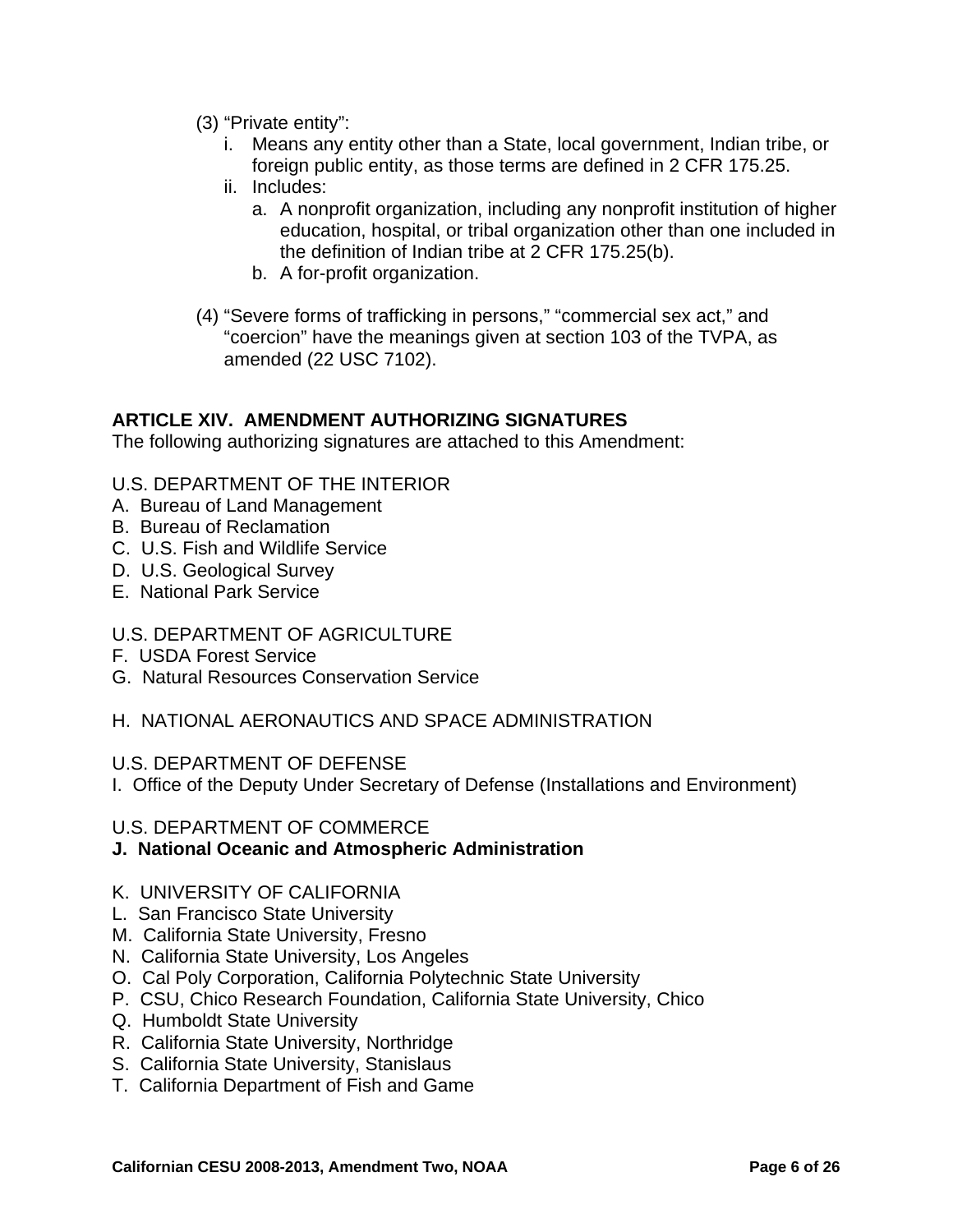\_\_\_\_\_\_\_\_\_\_\_\_\_\_\_\_\_\_\_\_\_\_\_\_\_\_\_\_\_\_\_\_\_\_\_\_\_\_\_\_\_\_ \_\_\_\_\_\_\_\_

A. Bureau of Land Management

**The Term of Terms** Terms of Terms and Terms of Terms Indians of Terms In the United States of Terms In the United States of Terms In the United States of Terms In the United States of Terms In the United States of Terms I State Director

Julia B. Lang Date Communication of the Date Communication of the Date Communication of the Date Assistance Officer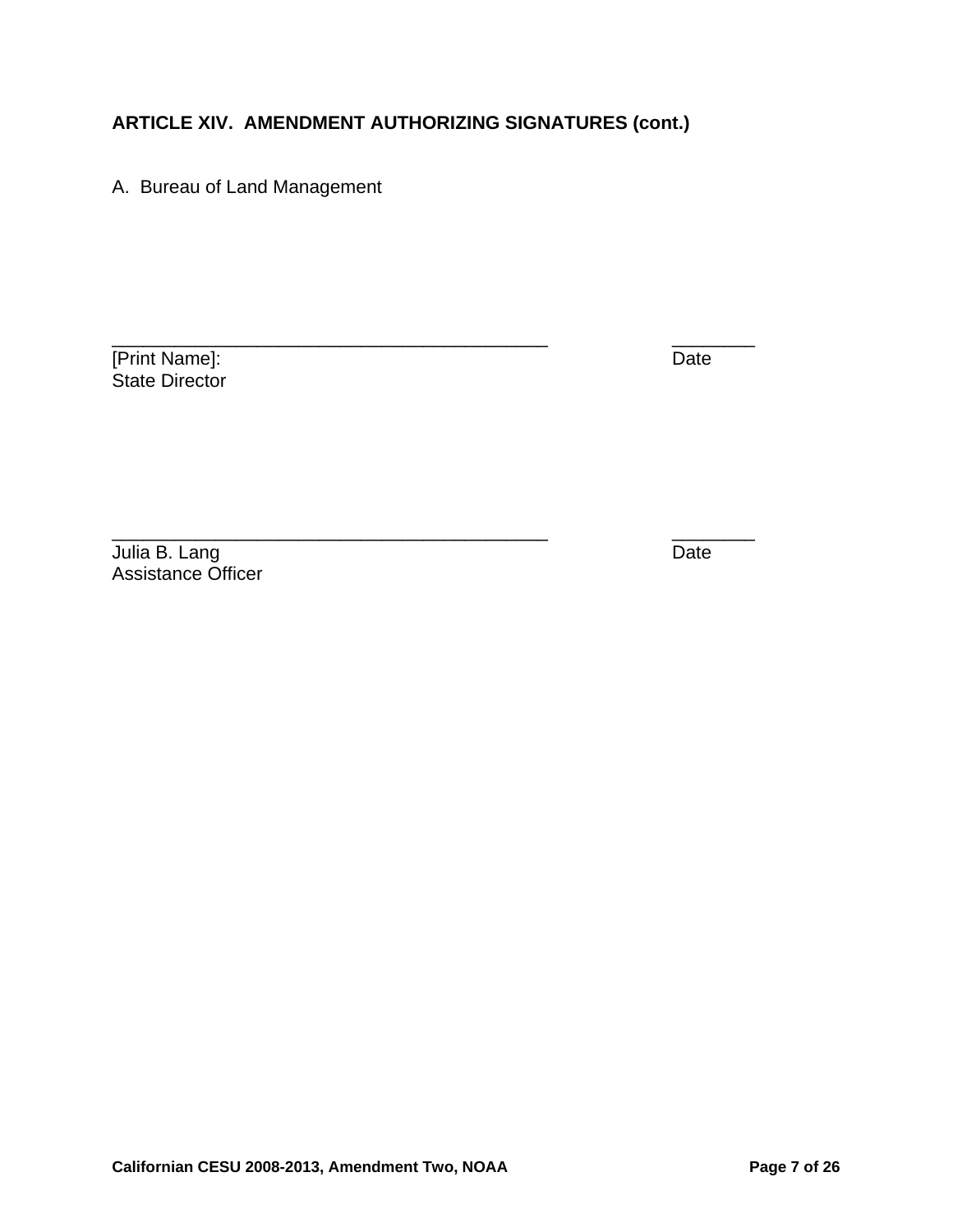B. Bureau of Reclamation

[Print Name]: Date [Print Title]: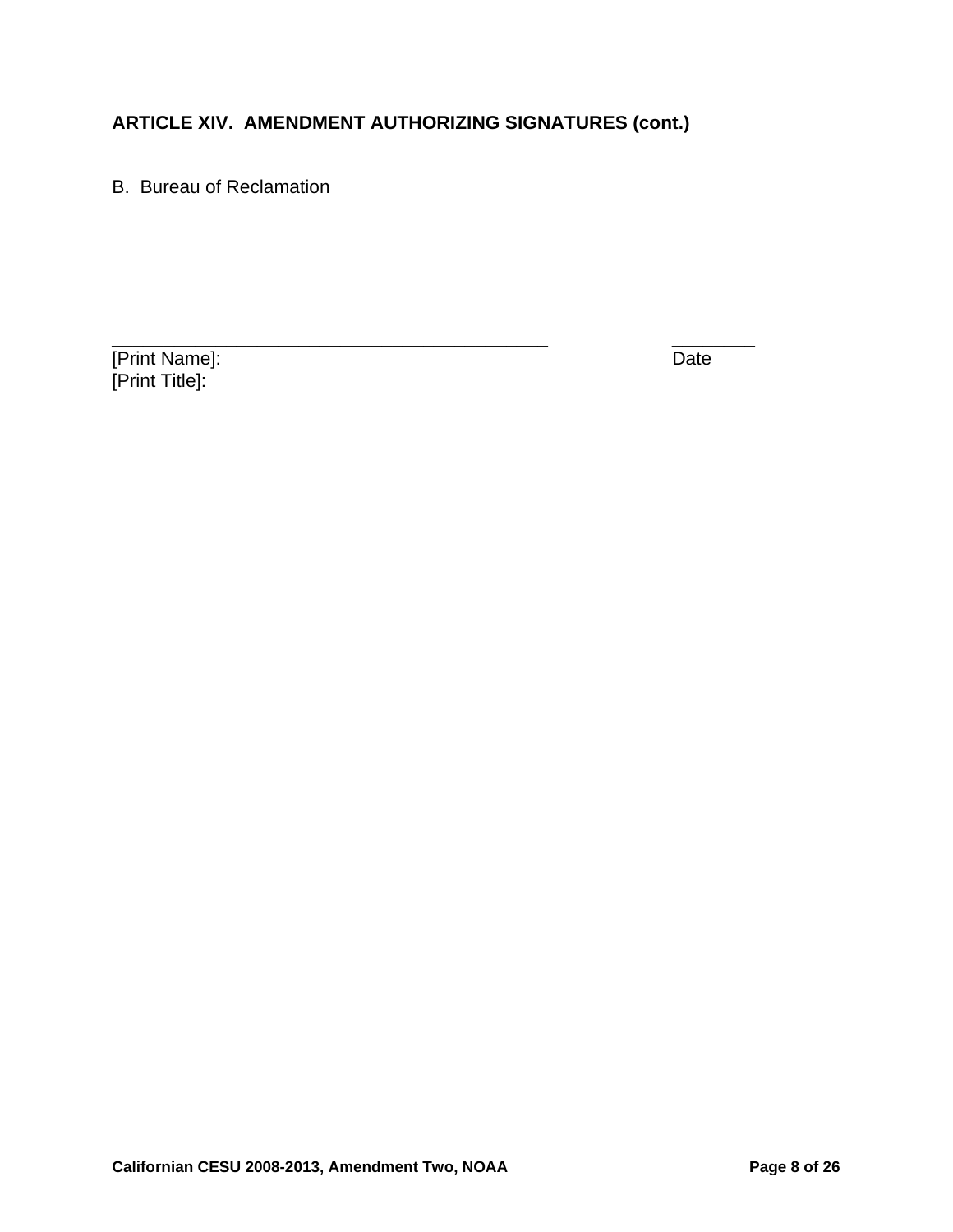C. U.S. Fish and Wildlife Service

\_\_\_\_\_\_\_\_\_\_\_\_\_\_\_\_\_\_\_\_\_\_\_\_\_\_\_\_\_\_\_\_\_\_\_\_\_\_\_\_\_\_ \_\_\_\_\_\_\_\_ Kenneth McDermond **Date** Deputy Operations Manager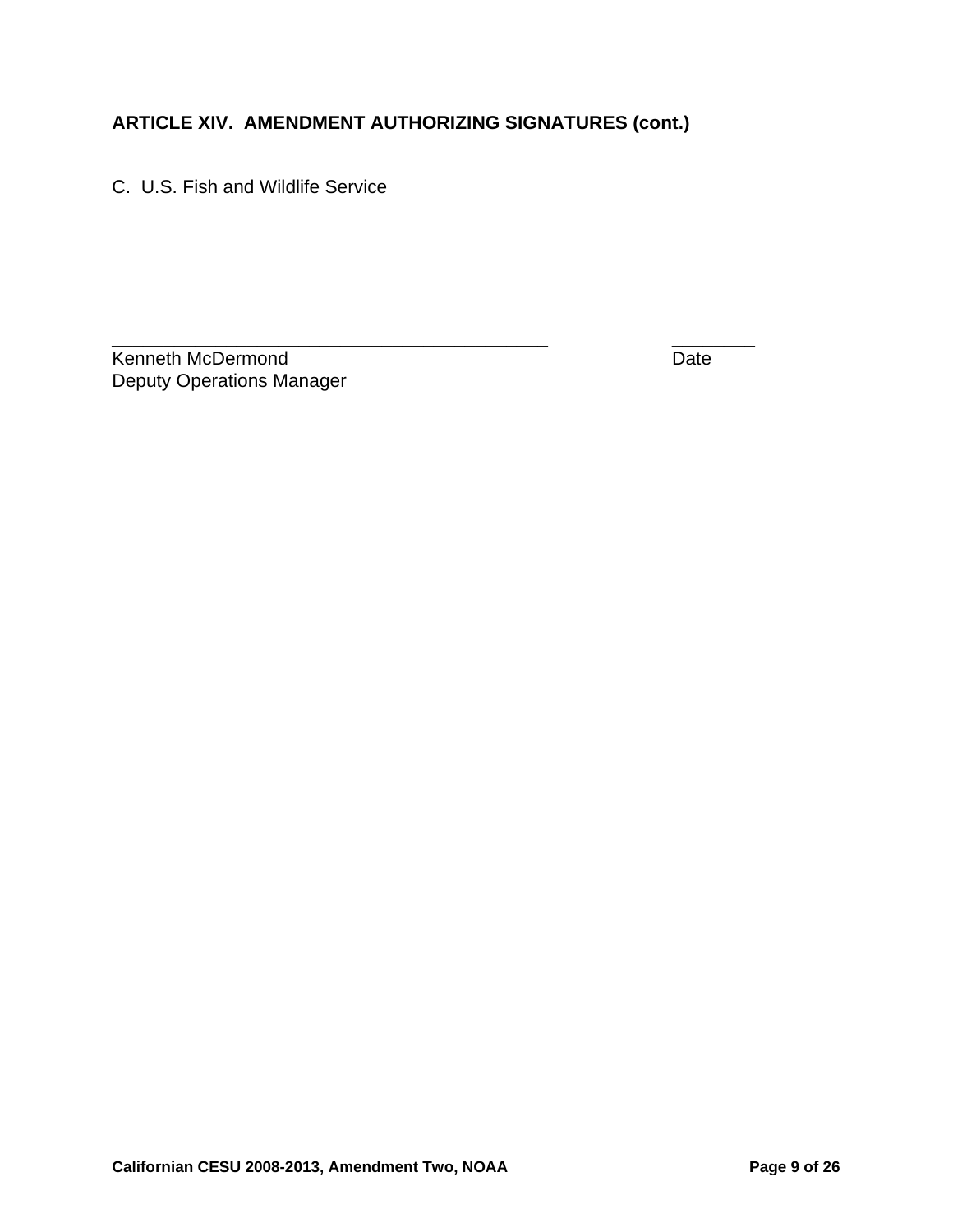D. U.S. Geological Survey

[Print Name]: Date Contracting Officer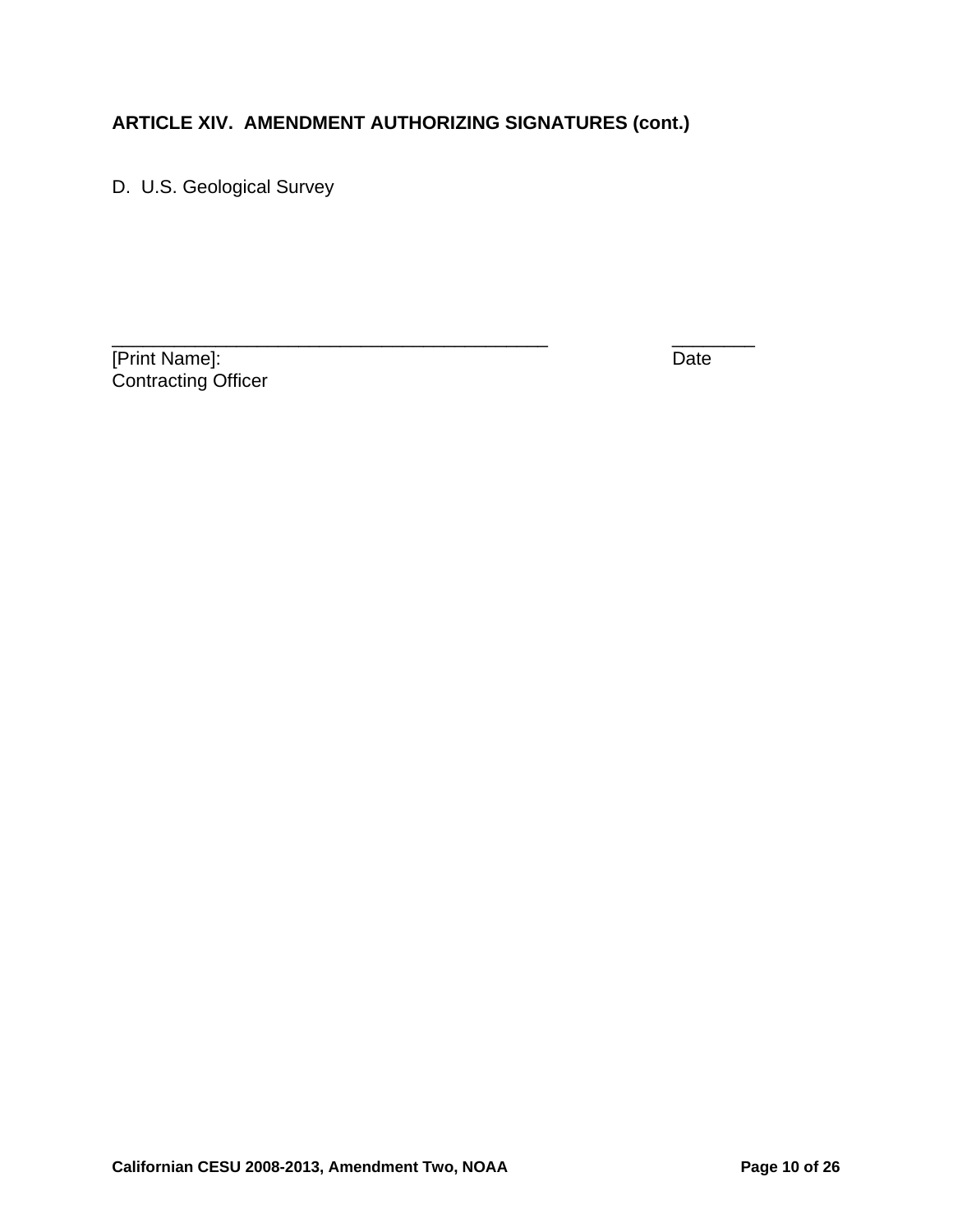\_\_\_\_\_\_\_\_\_\_\_\_\_\_\_\_\_\_\_\_\_\_\_\_\_\_\_\_\_\_\_\_\_\_\_\_\_\_\_\_\_\_ \_\_\_\_\_\_\_\_

E. National Park Service

Jamie Sherrill Date Communication of the Date Date Date Date Contracts/Agreements Team Leader

**Jonathan B. Jarvis** Date Regional Director Pacific West Region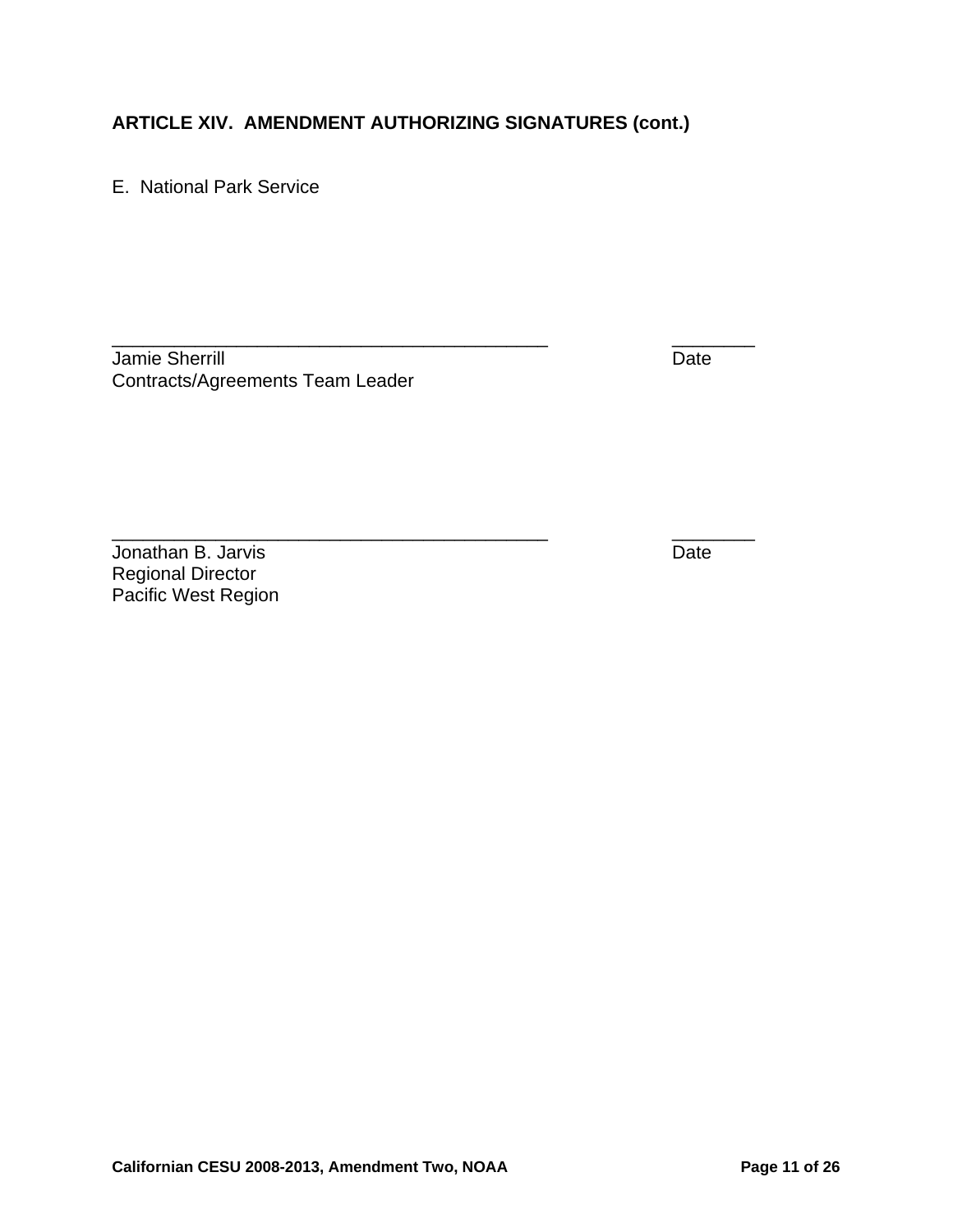F. USDA Forest Service

[Print Name]: Date [Print Title]: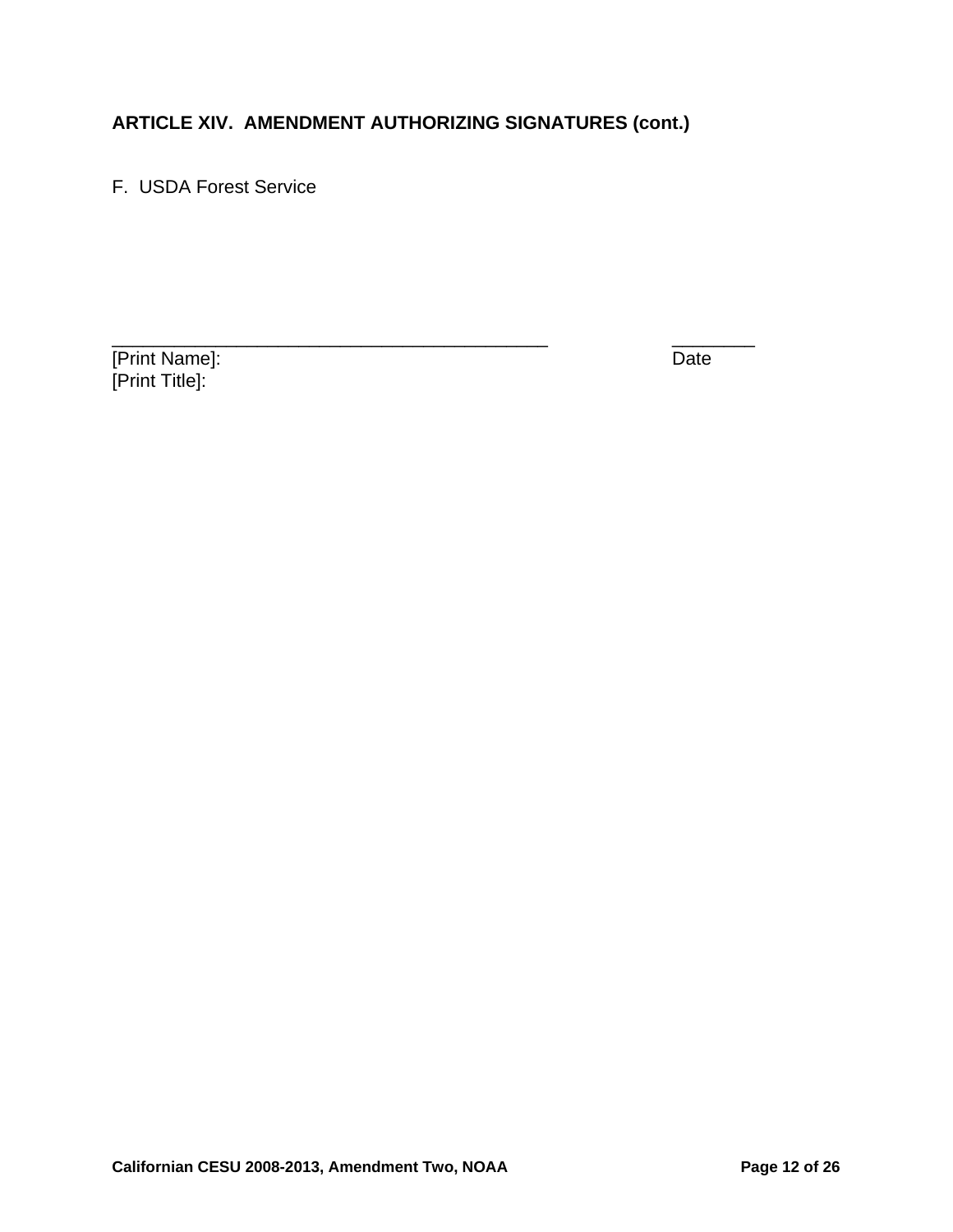G. Natural Resources Conservation Service

Bruce I. Knight **Date** Chief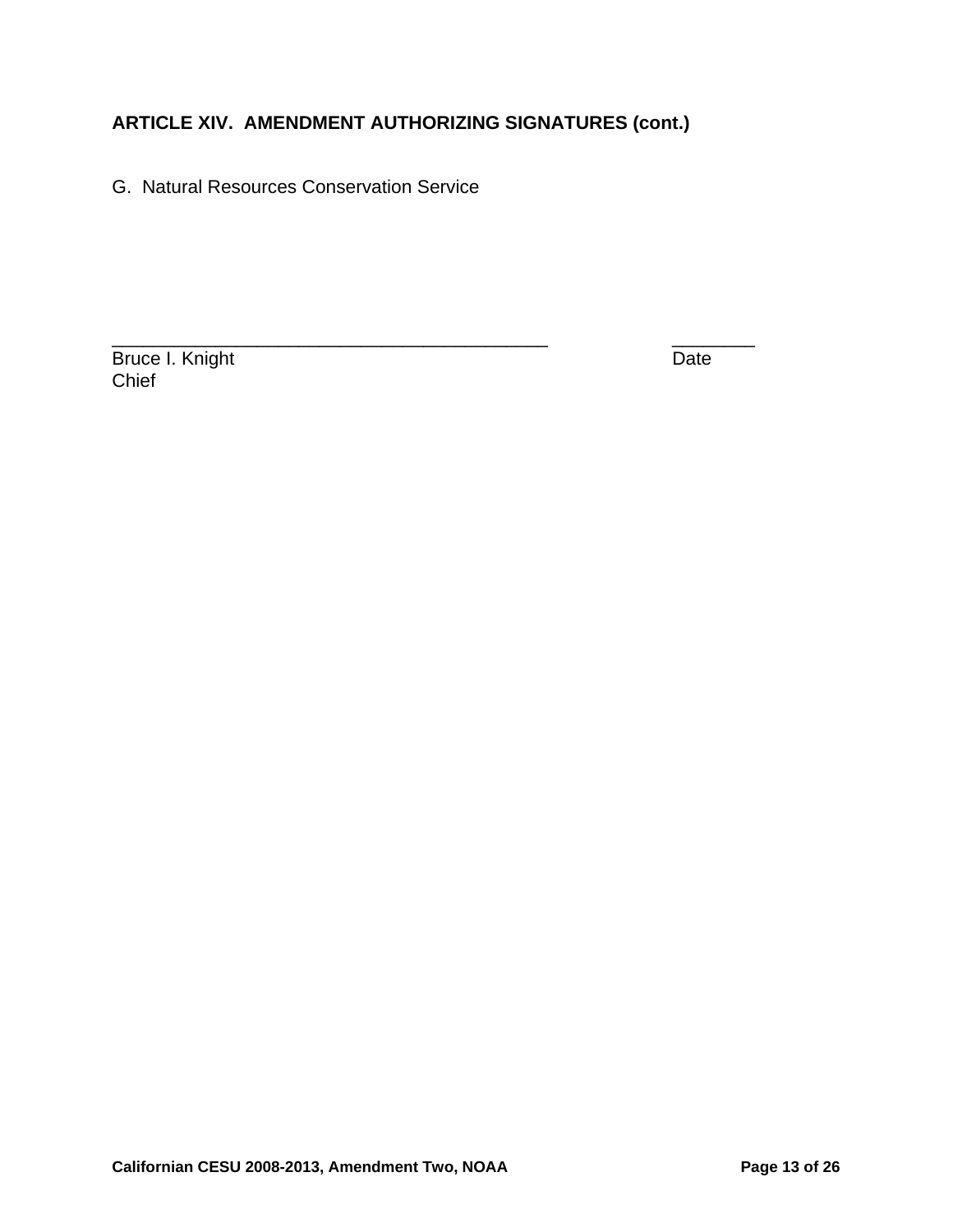H. National Aeronautics and Space Administration

[Print Name]: Date [Print Title]: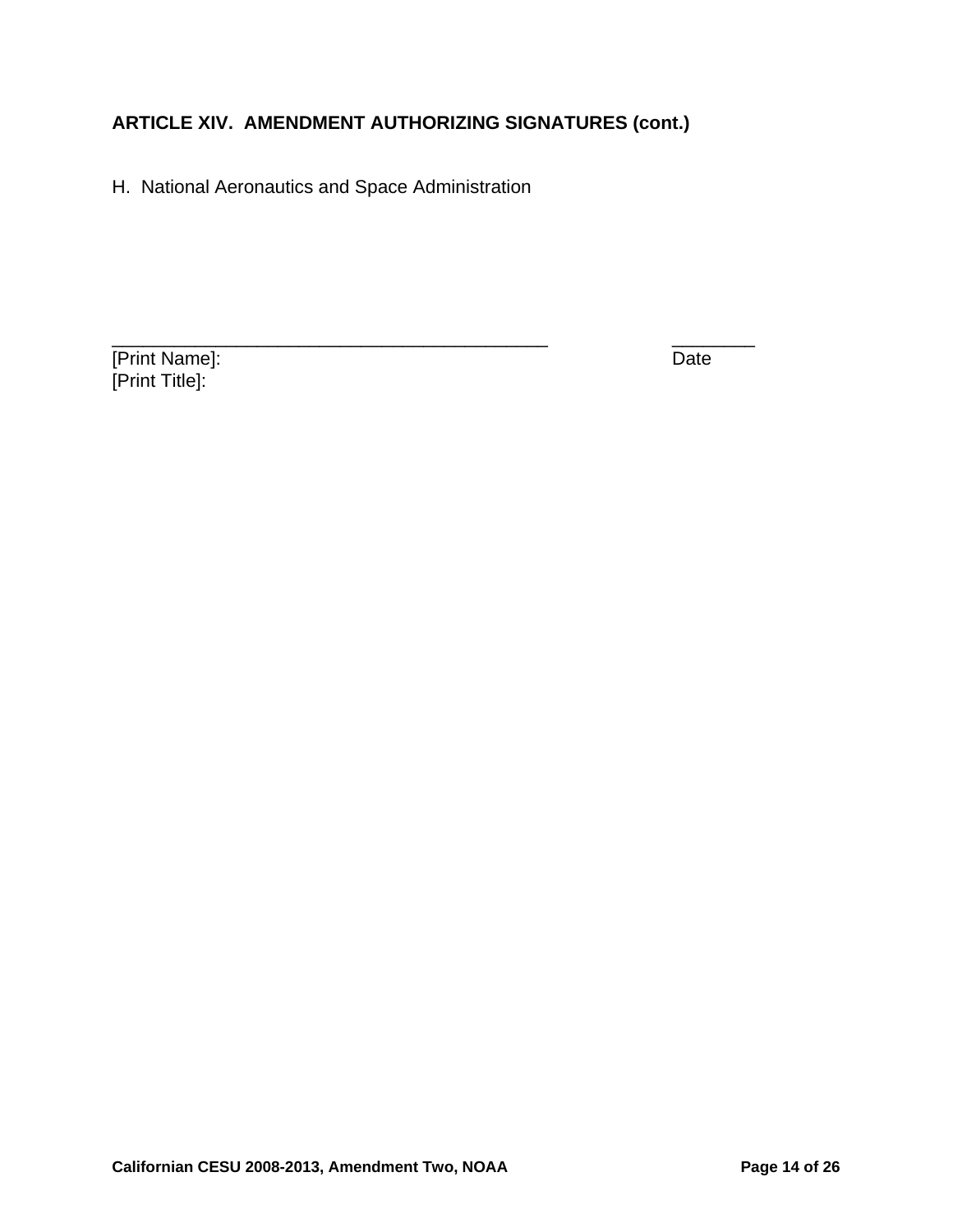I. Department of Defense

Office of the Deputy Under Secretary of Defense (Installations and Environment)

[Print Name]: Date [Print Title]: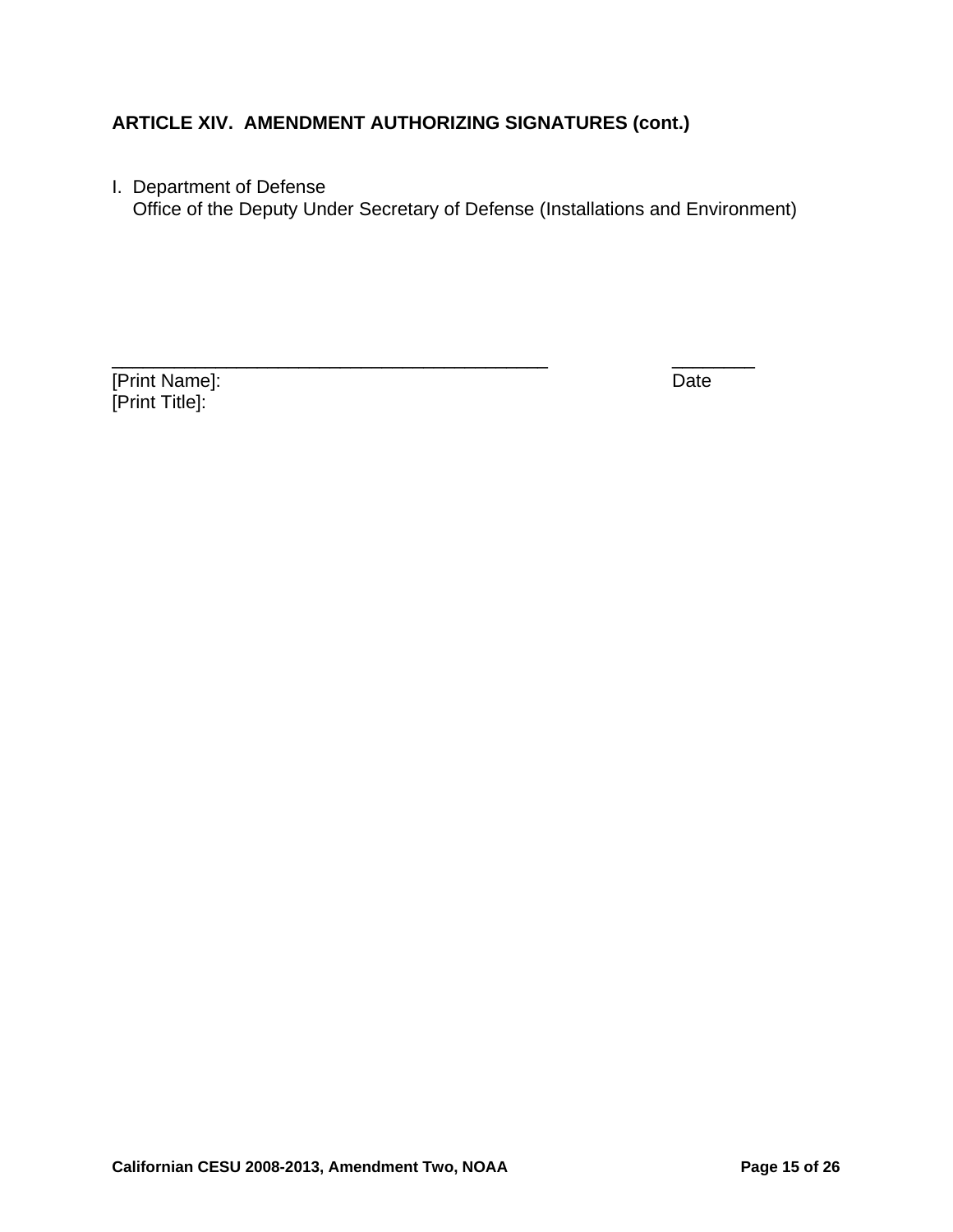#### **J. National Oceanic and Atmospheric Administration**

**The Term of Terms** Terms of Terms Terms Terms Terms Terms Terms Terms Terms Terms Terms Terms Terms Terms Terms Terms Terms Terms Terms Terms Terms Terms Terms Terms Terms Terms Terms Terms Terms Terms Terms Terms Terms T [Print Title]: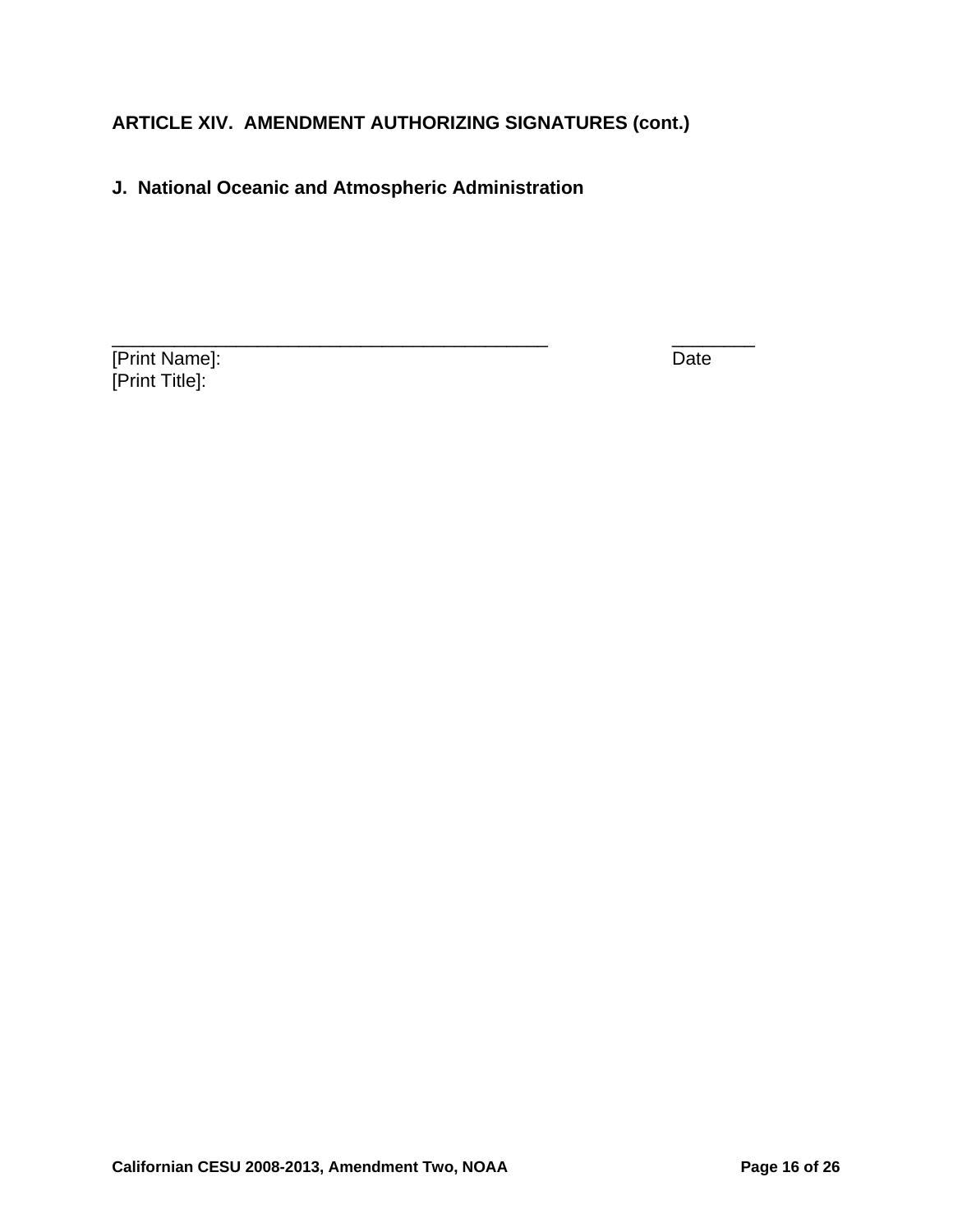K. University of California, systemwide authorization

[Print Name]: Date [Print Title]: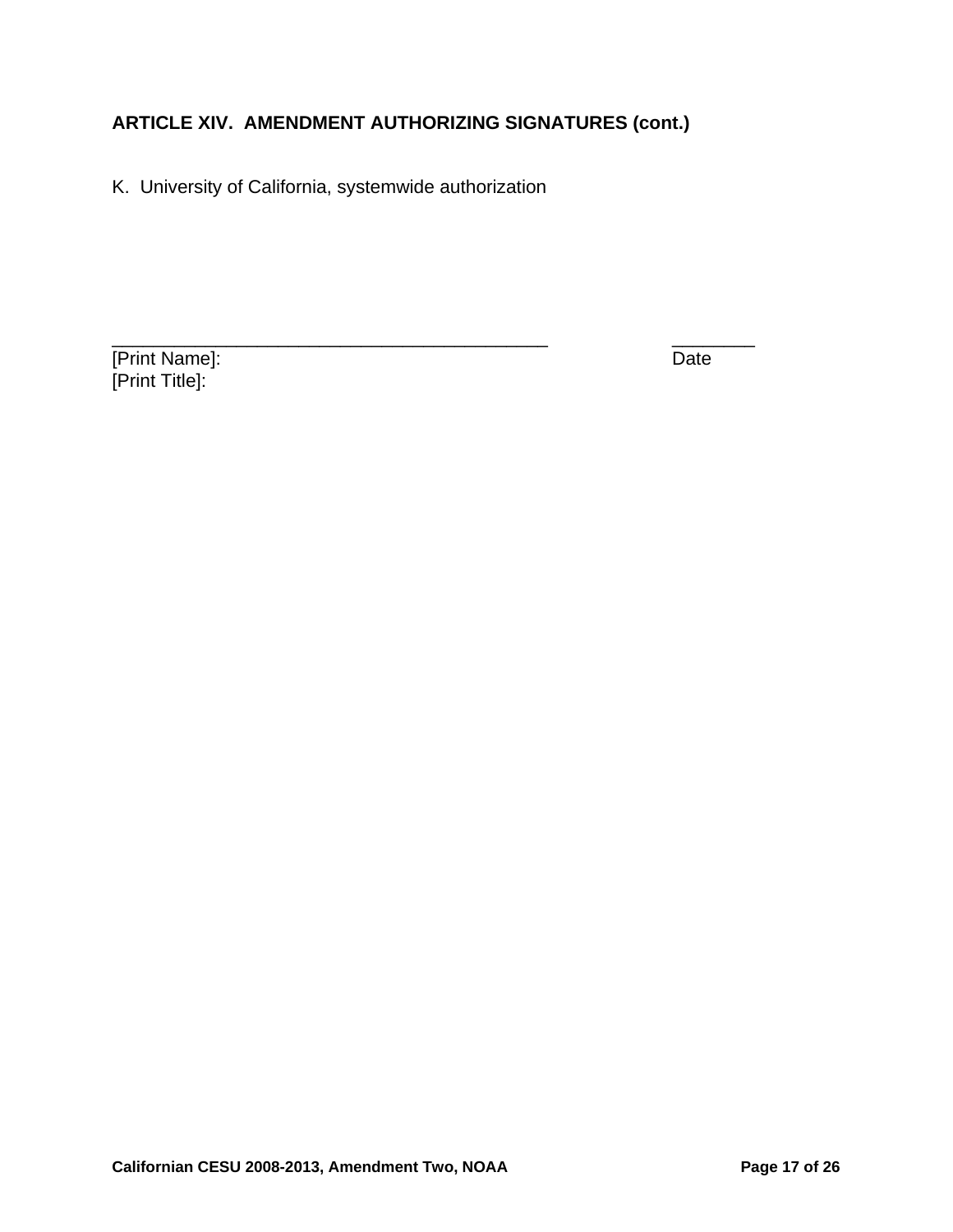L. San Francisco State University

[Print Name]: Date [Print Title]: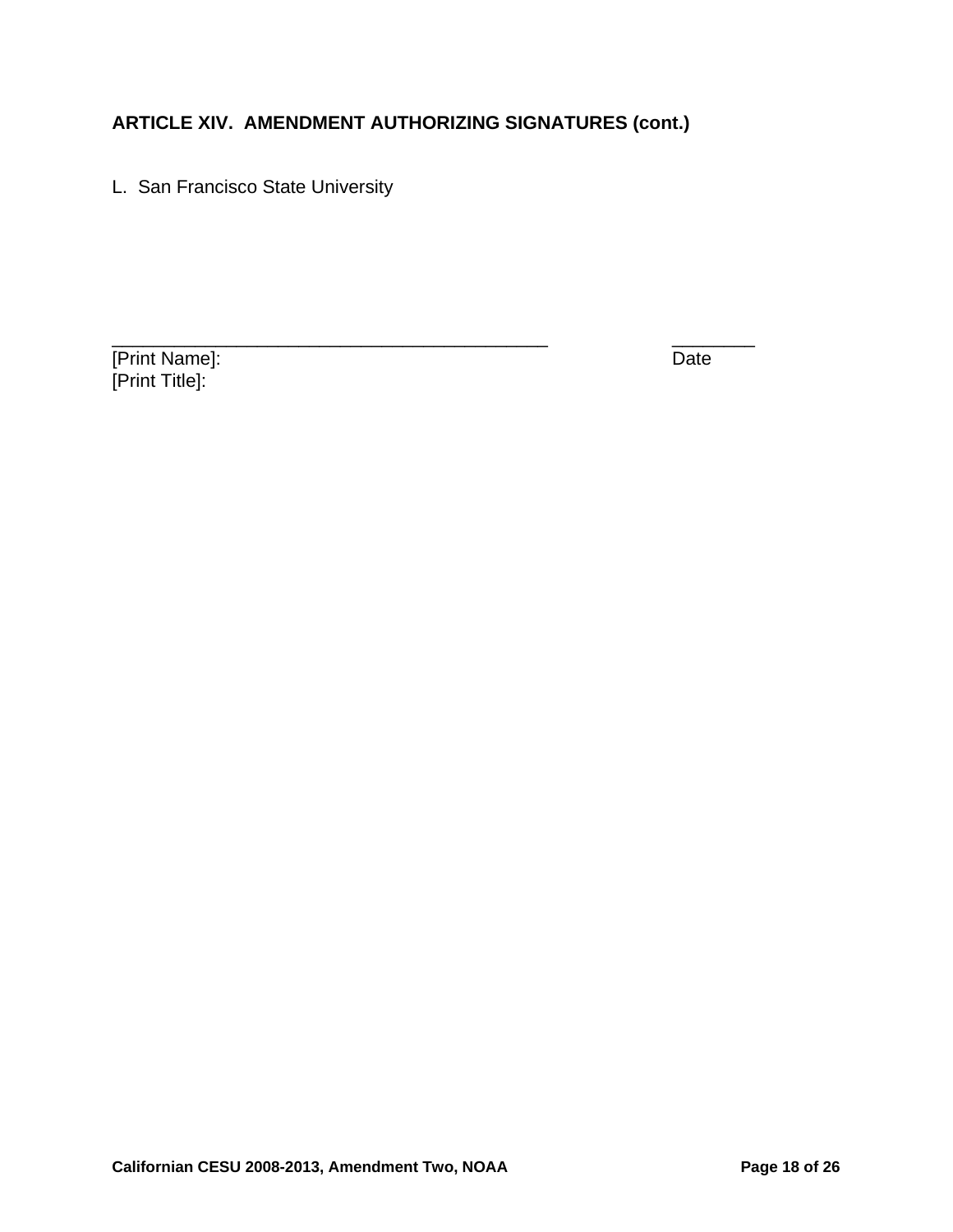M. California State University, Fresno

[Print Name]: Date [Print Title]: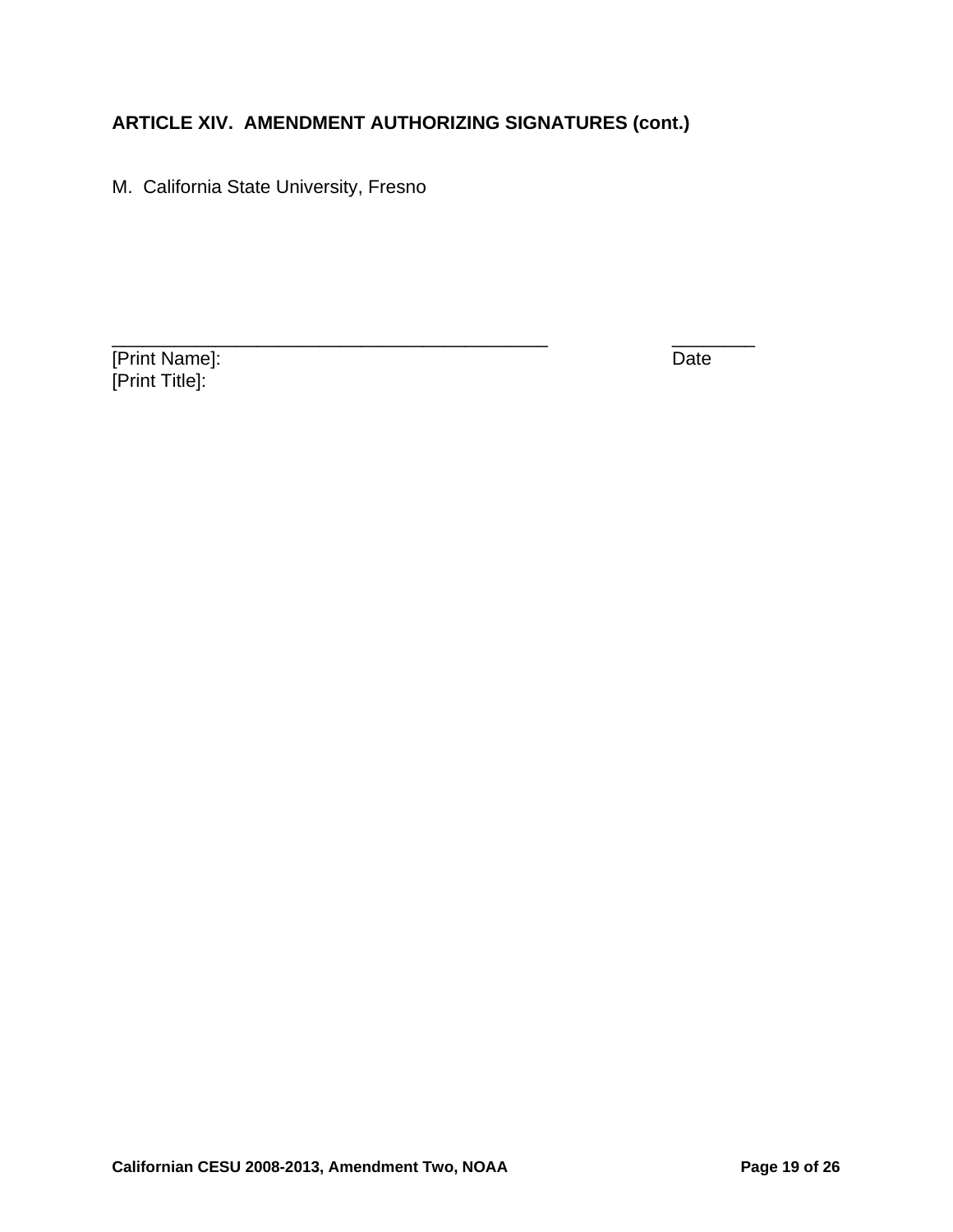N. California State University, Los Angeles

[Print Name]: Date [Print Title]: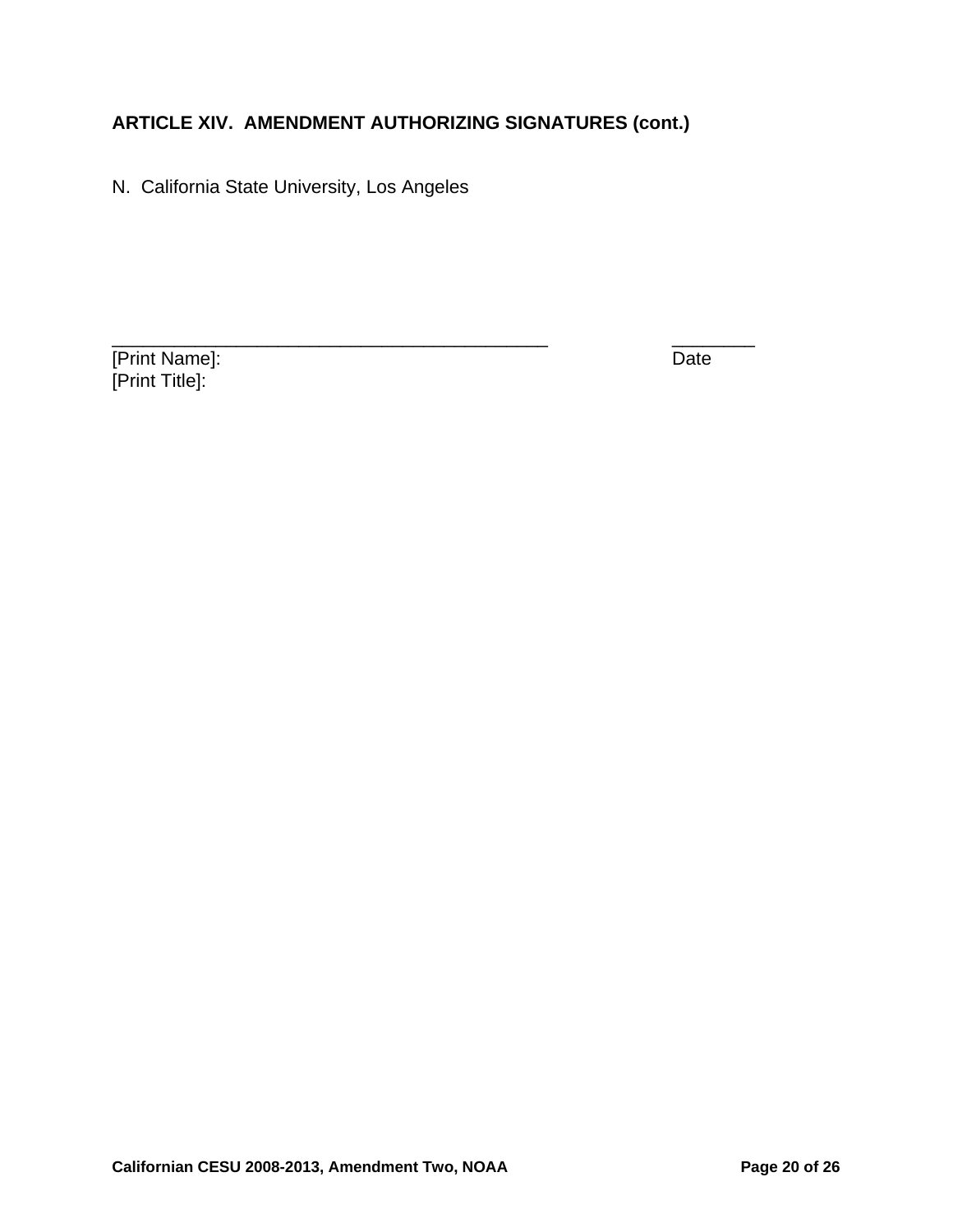O. Cal Poly Corporation, California Polytechnic State University

Ms. Jill Keezer Date Sponsored Programs Director Cal Poly Corporation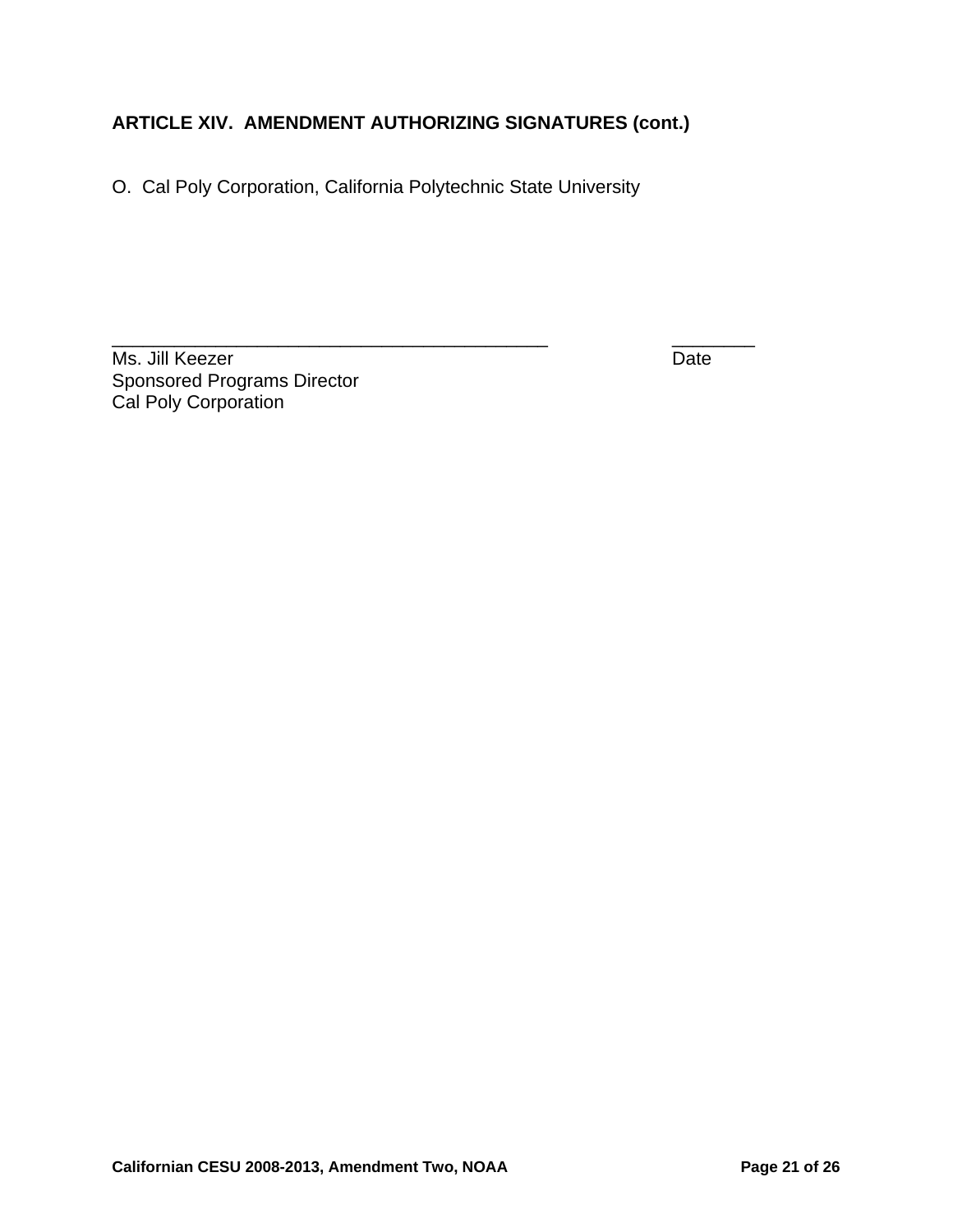P. CSU, Chico Research Foundation, California State University, Chico

**The Term of Terms** Terms of Terms and Terms of Terms Indians of Terms In the United States of Terms In the United States of Terms In the United States of Terms In the United States of Terms In the United States of Terms I [Print Title]: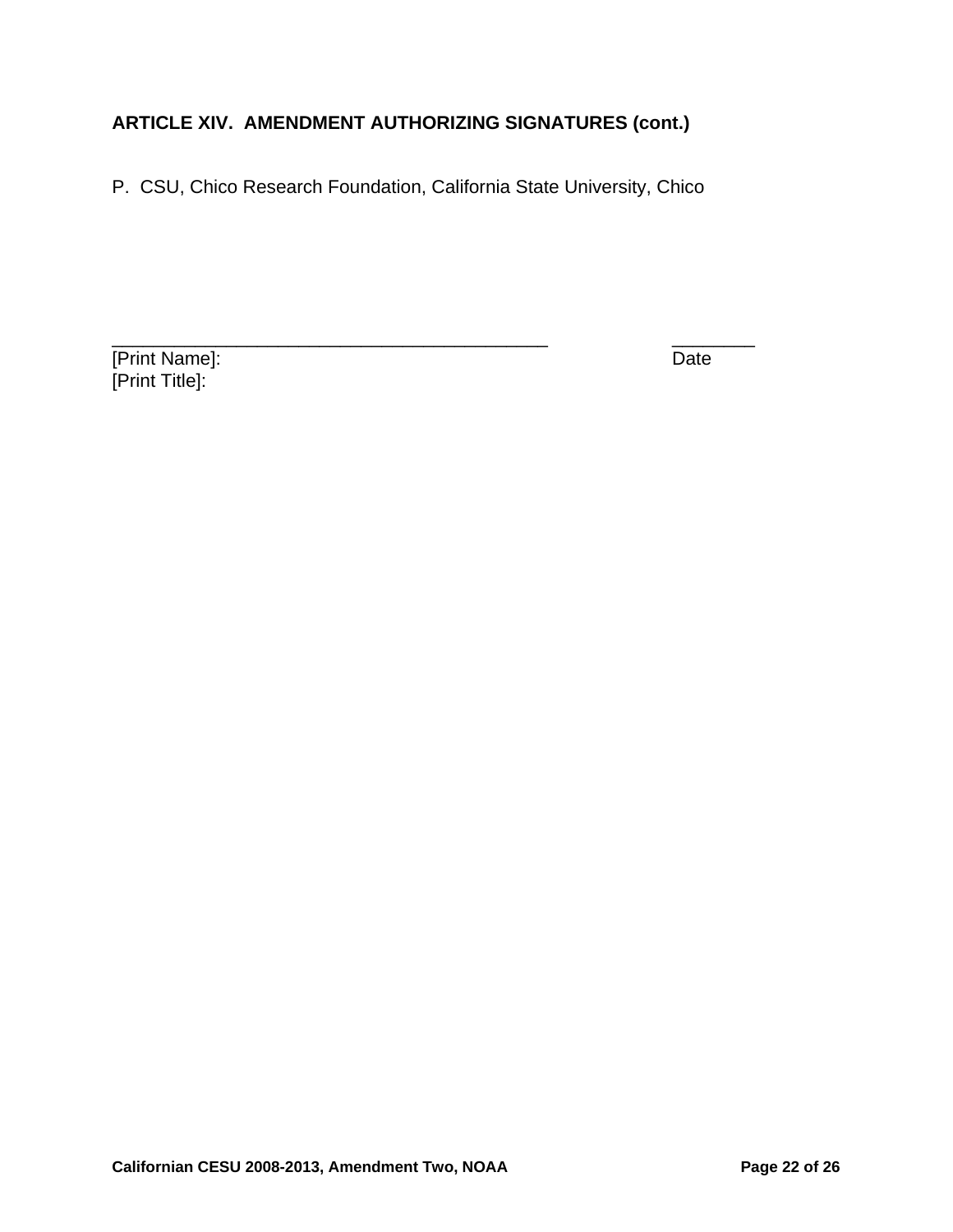Q. Humboldt State University

[Print Name]: Date [Print Title]: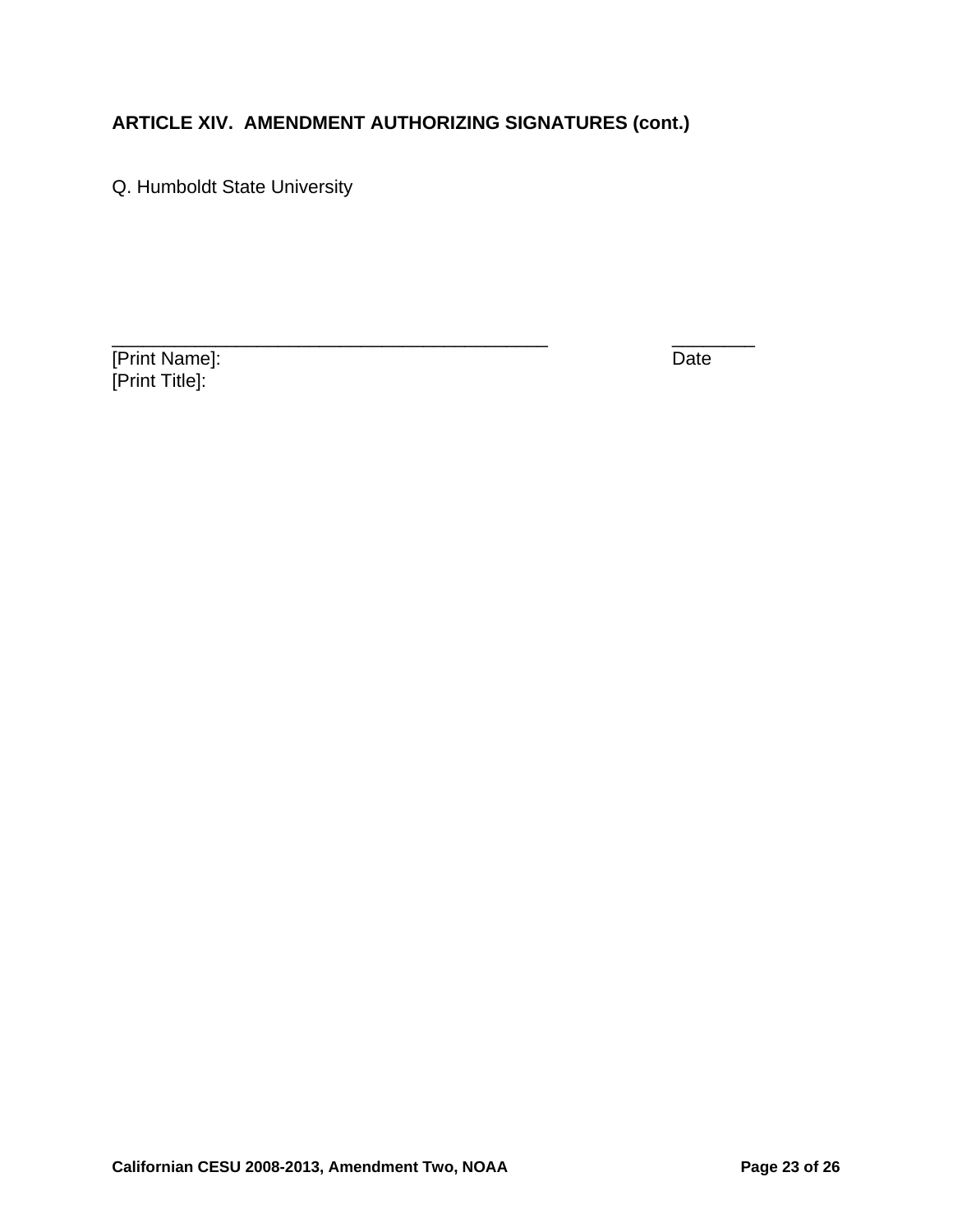R. California State University, Northridge

[Print Name]: Date [Print Title]: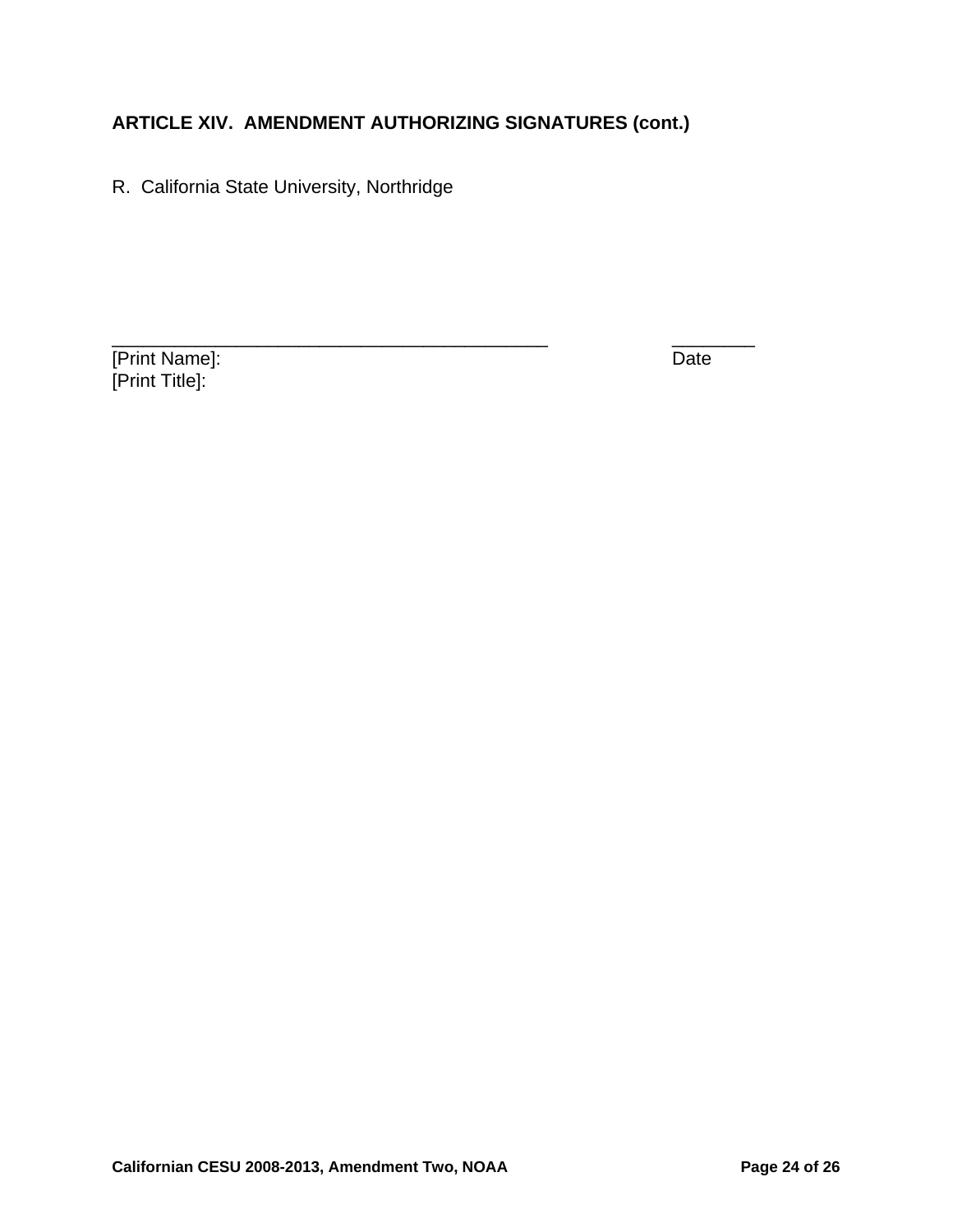S. California State University, Stanislaus

[Print Name]: Date [Print Title]: